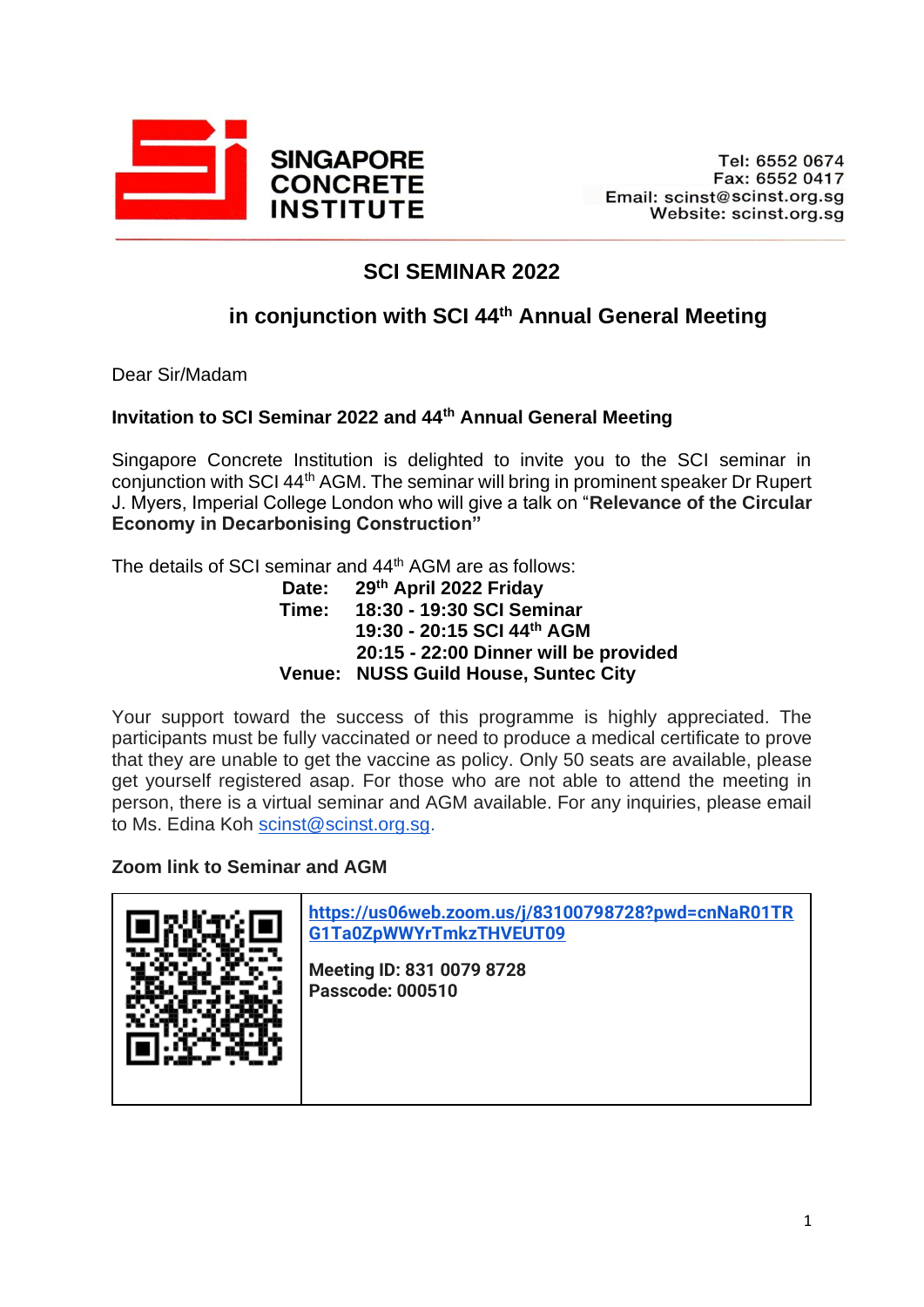

## **ABSTRACT**

The circular economy concept has emerged as a popular idea to improve material efficiency in the economy, including in construction. This talk will present an overview of what the circular economy is and its relevance to construction, specifically how it can be used to decarbonise this important sector. A range of the most important circular economy and decarbonisation measures will be presented and discussed in this light, including recommendations and ideas for future research.

### **SPEAKERS**

Dr Rupert J. Myers, Imperial College London



Rupert J. Myers is Senior Lecturer in Sustainable Materials Engineering at Imperial College London. He has worked across various engineering/science disciplines and locations, from Australia (Uni. of Melbourne), to the United States (UC Berkeley, Yale, MIT), and to Europe (EMPA, Uni. of Edinburgh, ICL). Rupert's research and teaching focuses on driving reductions in environmental impacts and the development of sustainable engineering practice. He specifically targets construction materials that are hugely important to society, notably cementitious materials (cement, concrete, etc.), and the services/products that they provide, e.g., shelter/buildings, infrastructure, and cities.